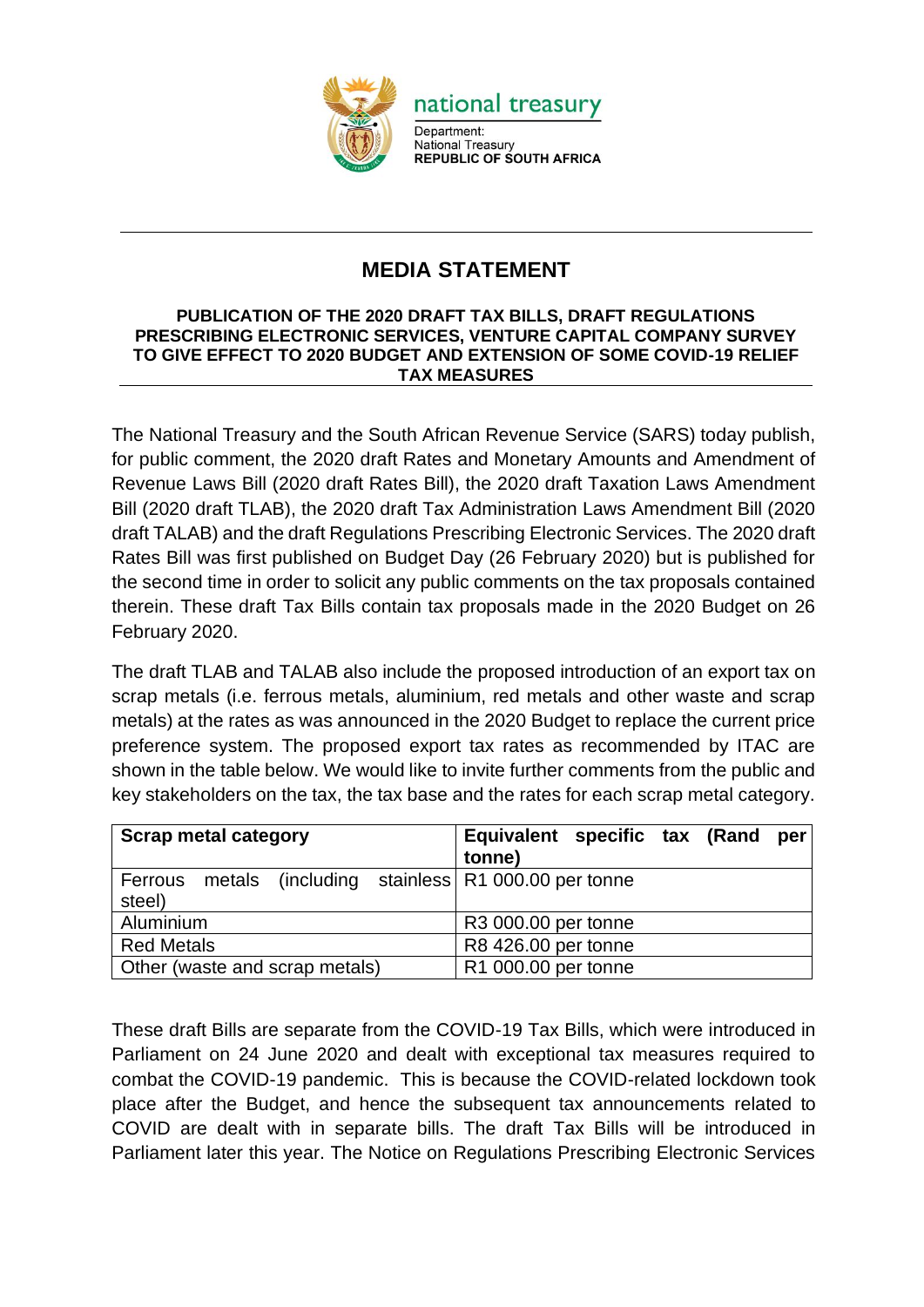will be published in the Government Gazette after taking into account public comments to be received.

For legal reasons, the draft tax amendments continue to be split into two types of bills, namely a money bill (section 77 of the Constitution) dealing with money bill issues and an ordinary bill (section 75 of the Constitution) dealing with issues relating to tax administration.

After receipt of written comments, National Treasury and SARS normally engage with stakeholders through public workshops to discuss the written comments on the draft Tax Bills. However, due to the national lockdown regulations as a result of the COVID-19 pandemic, further information will be provided on the manner and platform of public engagement for purposes of discussing the written comments. The Standing Committee on Finance (SCoF) and the Select Committee on Finance (SeCoF) in Parliament are expected to make a similar call for public comment and convene public hearings on the 2020 draft TLAB and TALAB before their formal introduction in Parliament. Thereafter, a response document on the comments received will be presented at the parliamentary committee meetings, after which the draft bills will then be revised, taking into account public comments and recommendations made during committee hearings, before they are tabled formally in Parliament for its consideration.

The 2020 draft Rates Bill contains tax announcements made in Chapter 4 and Annexure C of the 2020 Budget Review that deal with changes to the rates and monetary thresholds and increases of the excise duties. The 2020 draft TLAB and TALAB provide the necessary legislative amendments required to implement the more complex tax announcements made in Chapter 4 and Annexure C of the 2020 Budget Review (and not dealing with a simple change in a rate or threshold of a tax) that requires greater consultation with the public.

Key tax proposals contained in the 2020 draft Rates Bill include the following:

- Changes in rates and monetary thresholds to the personal income tax tables
- Adjustment of transfer duty rates to support the property market
- Increases of the excise duties on alcohol and tobacco

Key tax proposals contained in the 2020 draft TLAB include the following:

- Proposed introduction of export taxes on scrap metals
- Tax measures required as a result of the modernisation of the foreign exchange control system
- Aligning the carbon fuel levy adjustment with the Carbon Tax Act
- Allowing a carbon tax "pass through" for the regulated liquid fuels sector
- Addressing an anomaly in the tax exemption of employer provided bursaries
- Clarifying rollover relief for unbundling transactions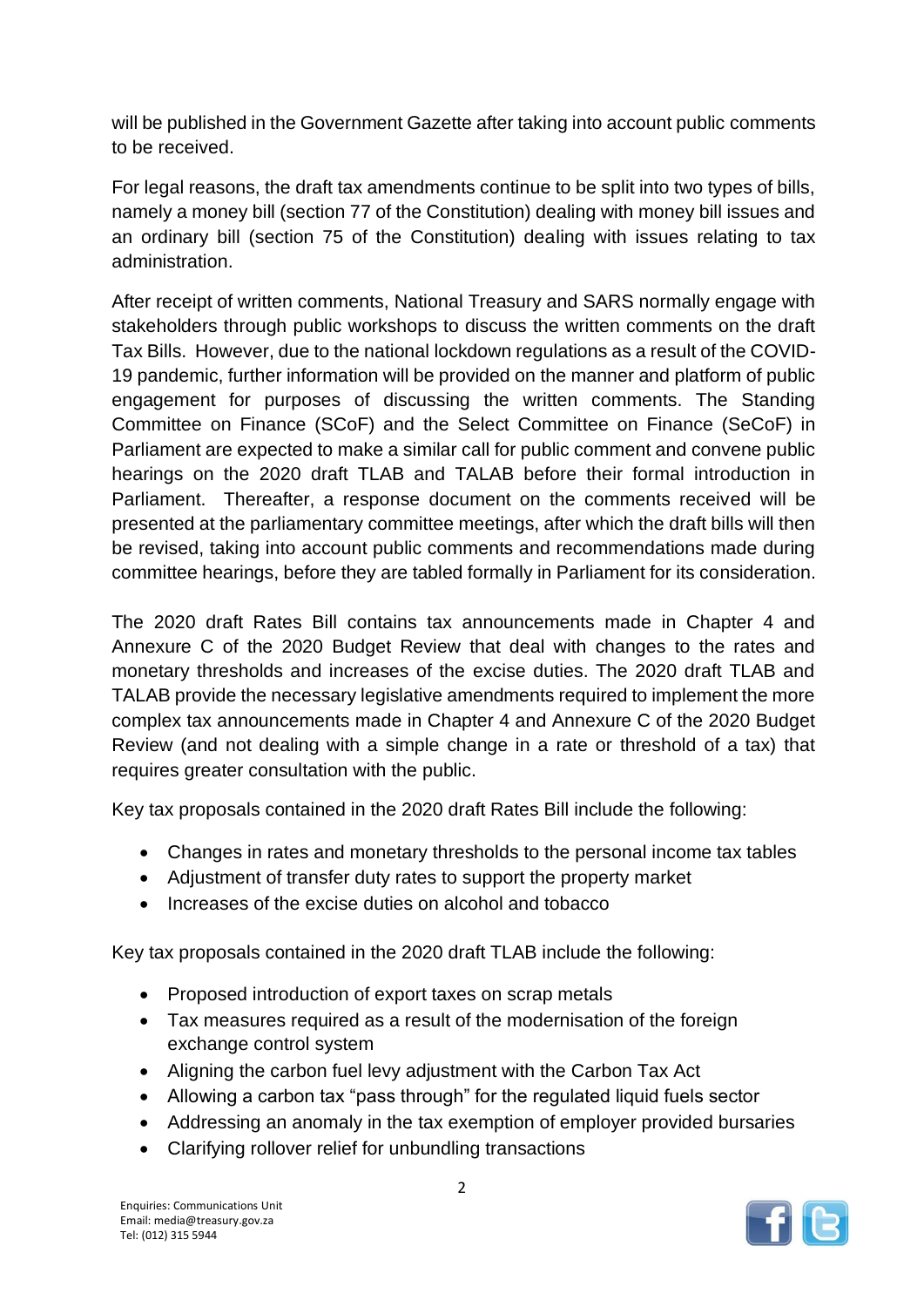• Consequential amendments as a result of 2019 changes to section 72 of the VAT Act

Key tax proposals contained in the 2020 draft TALAB include the following:

- Amendments enabling the proposed introduction of an export tax on scrap metals
- Removal of the requirement to prove intent with regard to certain offences listed in the Fourth Schedule to the Income Tax Act, the Value-Added Tax Act and the Tax Administration Act
- Refusal to authorise a refund where returns are outstanding under the Skills Development Levies Act and the Unemployment Insurance Contributions Act
- Withholding of a refund pending a criminal investigation
- Estimated assessments where relevant material requested by SARS has not been supplied

Key tax proposals contained in the draft Regulations Prescribing Electronic Services include the following:

• Amendments to the definition of "telecommunication services"

Venture Capital Company (VCC) survey

• All VCCs registered with SARS as at 1 March 2020 are requested to submit to the Minister of Finance information prescribed in the survey as mandated in terms of section 12J(10) of the Income Tax Act, 1962. The information will be considered in determining the extent to which the VCC tax incentive contributes towards Government's policy objectives of facilitating funding for small businesses that cannot obtain financing from financial institutions, economic growth and job creation. This follows the announcement in Annexure C of the Budget Review 2020 that Government will review the effectiveness, impact and role of this regime to ascertain whether the incentive should be discontinued.

The 2020 draft Tax Bills, the accompanying draft Explanatory Memoranda containing a comprehensive description of the proposed tax amendments contained in the 2020 draft TLAB and TALAB, the draft Regulations Prescribing Electronic Services and the VCC survey can be found on the National Treasury [\(www.treasury.gov.za\)](http://www.treasury.gov.za/) and SARS [\(www.sars.gov.za\)](http://www.sars.gov.za/) websites. More general information underlying the changes in rates, thresholds or any other tax amendments can be found in the 2020 Budget Review, available on the National Treasury website.

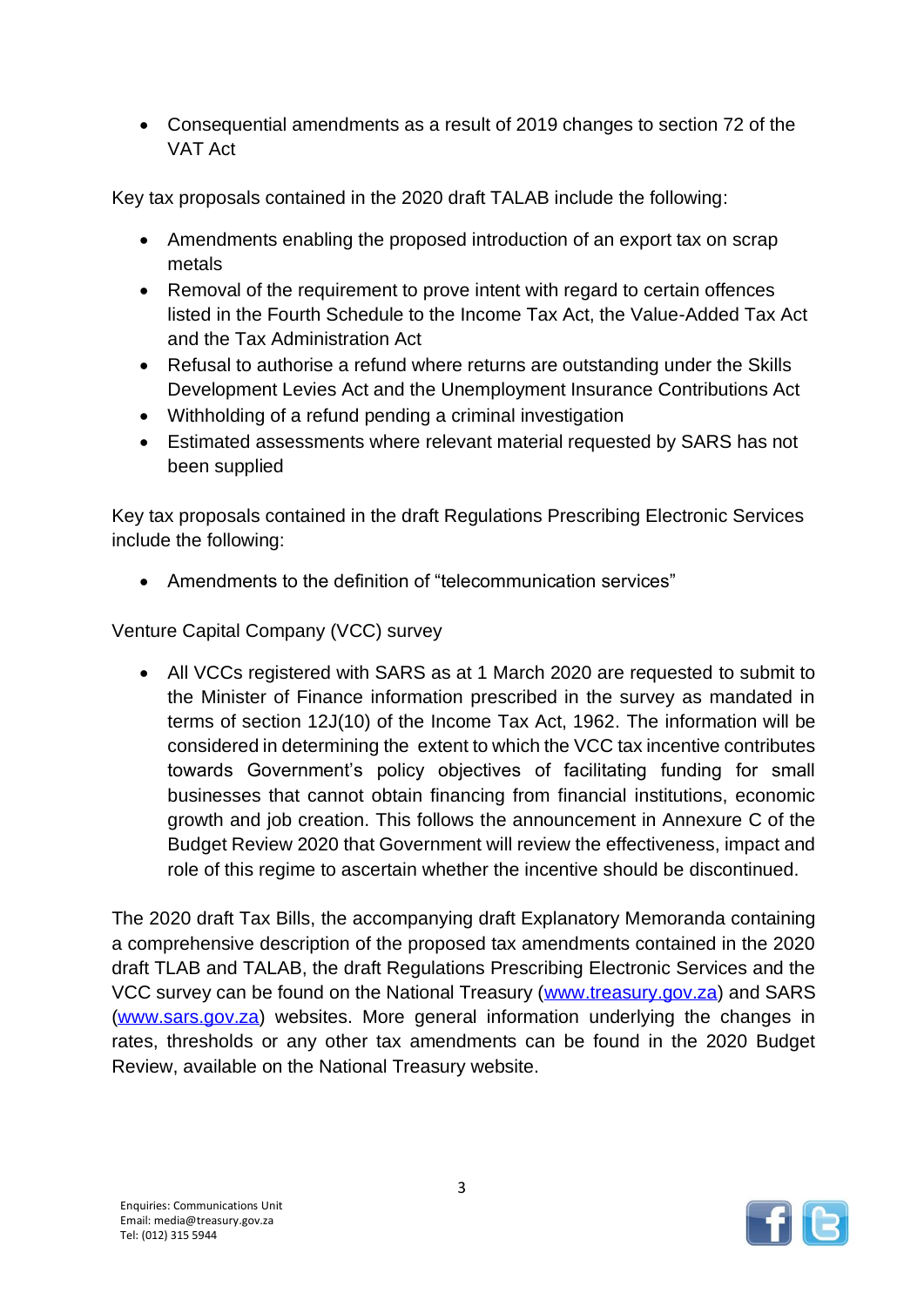## *Due date for public comments on the 2020 draft Tax Bills, draft Regulations and VCC survey*

National Treasury and SARS hereby invite comments in writing on the 2020 draft Rates Bill, the 2020 draft TLAB, 2020 draft TALAB and the draft Regulations Prescribing Electronic Services. Furthermore, VCCs are requested to complete the VCC survey. Please forward written comments and the completed VCC survey to the National Treasury's tax policy depository at [2020AnnexCProp@treasury.gov.za](mailto:2020AnnexCProp@treasury.gov.za) and SARS at [acollins@sars.gov.za](mailto:acollins@sars.gov.za) by close of business on **31 August 2020.**

## *Extension of some COVID-19 Tax Relief measures contained in the COVID-19 Tax Bills*

On 24 June 2020, the Minister of Finance tabled the COVID-19 Tax Bills before Parliament for consideration. The COVID-19 Tax Bills provide the necessary legislative amendments required to implement the tax measures to combat the COVID-19 pandemic, following announcements by the Minister of Finance on 29 March 2020, 23 April 2020 and 24 June 2020 in the 2020 Supplementary Budget. The measures in the COVID-19 Tax Bills are proposed to take effect on 1 April 2020 and 1 May 2020 and apply for a limited period of four months, ending on 31 July 2020 and 31 August 2020, respectively. The COVID-19 tax measures proposed in the COVID-19 Tax Bills are over and above the tax proposals made in the 2020 Budget on 26 February 2020 that are contained in the 2020 draft Rates Bill and the 2020 draft TLAB and TALAB that are published today for public comment.

After careful consideration of the written public comments, and presentations made by the stakeholders during the public hearings convened by the SCoF and SeCoF in Parliament on 22 July 2020 on the COVID-19 Tax Bills, as well as the potential impact on the fiscal framework that has been approved by Parliament, the Minister of Finance will, in terms of the Money Bills Amendment Procedure Act where necessary, make a request to the SCoF for the extension of the following COVID-19 tax relief measures:

- *Streamlined special tax dispensation for funds established to assist with COVID-19 disaster relief efforts*
	- $\circ$  This tax relief provides a special tax exemption for COVID-19 relief funds for a period of four months from 1 April 2020 to 31 July 2020. It is proposed that the four month period be extended by two months to six months. As a result, this relief will cease to apply on 30 September 2020.
- *Deferral of the payment of employees tax liability for tax compliant small to medium sized businesses*
	- $\circ$  This tax relief permits tax compliant small to medium sized businesses to defer payment of 35 per cent of the employees' tax they have deducted from their employees in the four months from 1 April 2020 to 31 July